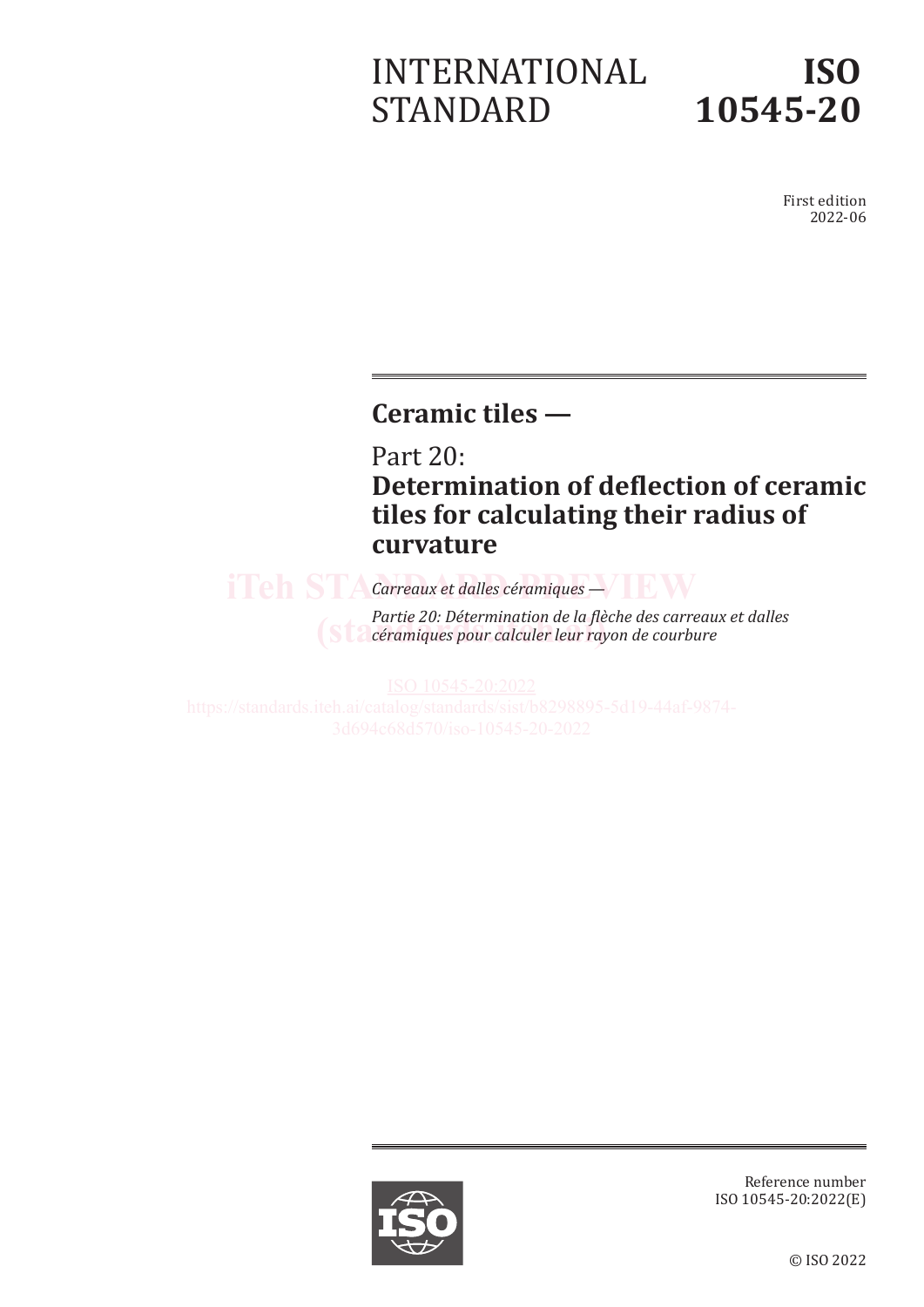# Teh STANDARD PREVIEW<br>
(standards.iteh.ai/SO 10545-20:2022<br>
//standards.iteh.ai/scale/g/standards/size/bS298895-5d19-44af-9874-<br>
3d694c68d570/iso-10545-20-2022<br>
HT PROTECTED DOCUMENT<br>
HT PROTECTED DOCUMENT<br>
<br>
HT PROTECTED D



# **COPYRIGHT PROTECTED DOCUMENT**

### © ISO 2022

All rights reserved. Unless otherwise specified, or required in the context of its implementation, no part of this publication may be reproduced or utilized otherwise in any form or by any means, electronic or mechanical, including photocopying, or posting on the internet or an intranet, without prior written permission. Permission can be requested from either ISO at the address below or ISO's member body in the country of the requester.

ISO copyright office CP 401 • Ch. de Blandonnet 8 CH-1214 Vernier, Geneva Phone: +41 22 749 01 11 Email: copyright@iso.org Website: [www.iso.org](https://www.iso.org)

Published in Switzerland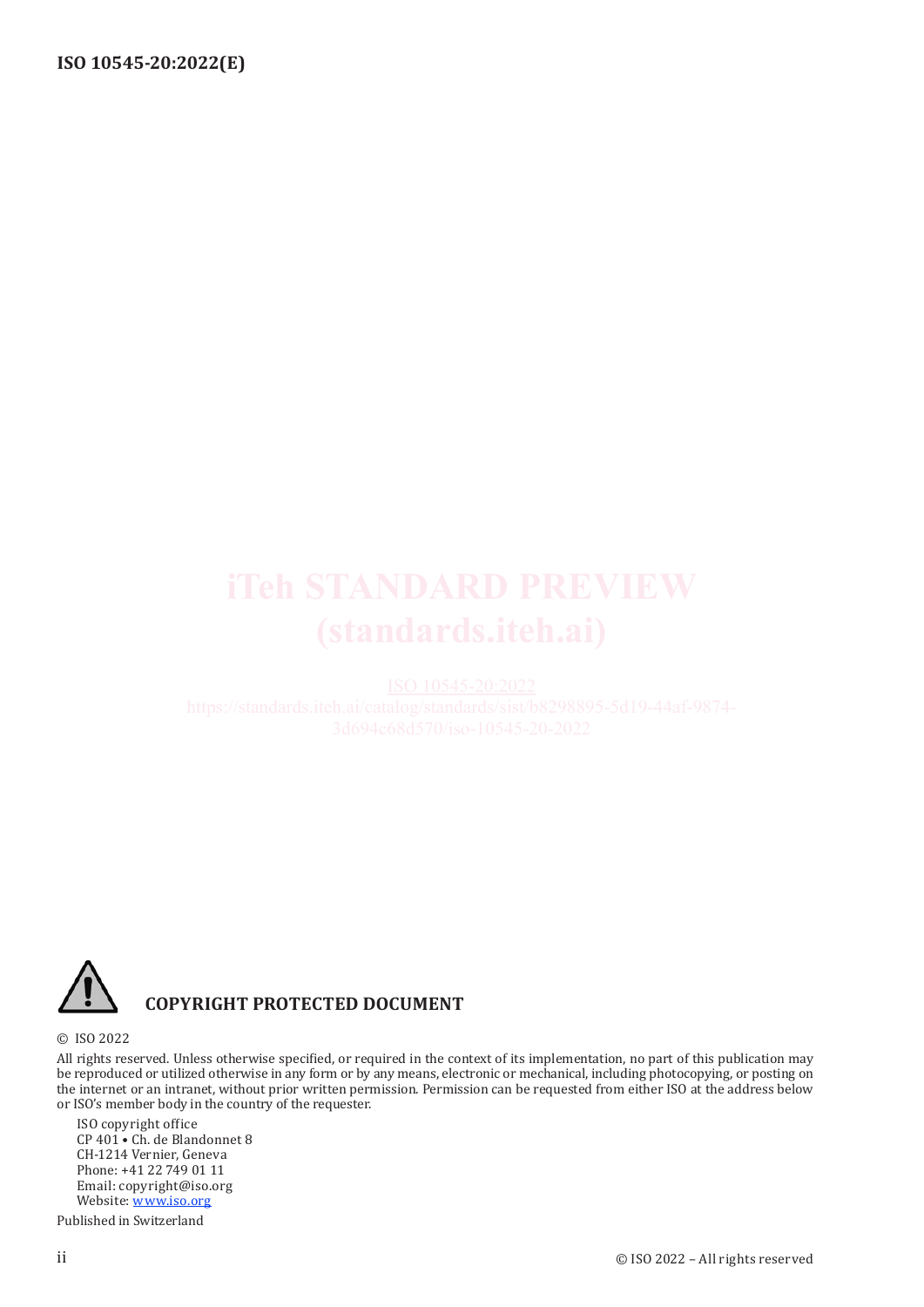Page

# **Contents**

| Foreword       |  |  |  |
|----------------|--|--|--|
|                |  |  |  |
| $\overline{2}$ |  |  |  |
| 3              |  |  |  |
|                |  |  |  |
| 5              |  |  |  |
| 6              |  |  |  |
| 7              |  |  |  |
| 8              |  |  |  |
| 9              |  |  |  |
|                |  |  |  |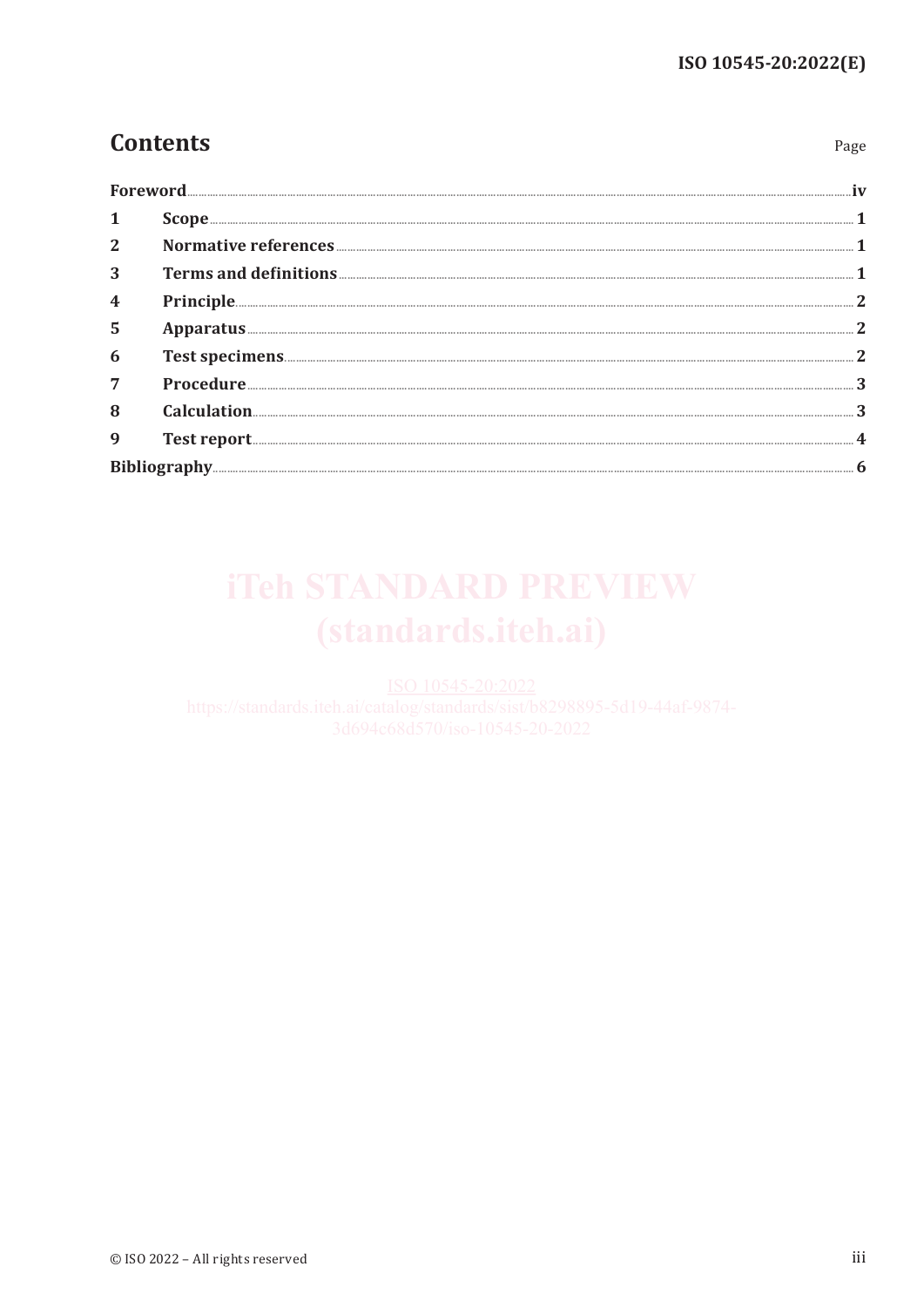# **Foreword**

ISO (the International Organization for Standardization) is a worldwide federation of national standards bodies (ISO member bodies). The work of preparing International Standards is normally carried out through ISO technical committees. Each member body interested in a subject for which a technical committee has been established has the right to be represented on that committee. International organizations, governmental and non-governmental, in liaison with ISO, also take part in the work. ISO collaborates closely with the International Electrotechnical Commission (IEC) on all matters of electrotechnical standardization.

The procedures used to develop this document and those intended for its further maintenance are described in the ISO/IEC Directives, Part 1. In particular, the different approval criteria needed for the different types of ISO documents should be noted. This document was drafted in accordance with the editorial rules of the ISO/IEC Directives, Part 2 (see [www.iso.org/directives\)](https://www.iso.org/directives-and-policies.html).

Attention is drawn to the possibility that some of the elements of this document may be the subject of patent rights. ISO shall not be held responsible for identifying any or all such patent rights. Details of any patent rights identified during the development of the document will be in the Introduction and/or on the ISO list of patent declarations received (see [www.iso.org/patents](https://www.iso.org/iso-standards-and-patents.html)).

Any trade name used in this document is information given for the convenience of users and does not constitute an endorsement.

For an explanation of the voluntary nature of standards, the meaning of ISO specific terms and expressions related to conformity assessment, as well as information about ISO's adherence to the World Trade Organization (WTO) principles in the Technical Barriers to Trade (TBT), see [www.iso.org/iso/foreword.html.](https://www.iso.org/foreword-supplementary-information.html) is the most state of the conformitly assessment, as well as information about 160% adherence to<br>conversion relation to conformity assessment, as well as information about 160% adherence to<br>the World Trade. Organization (WT **(standards.iteh.ai)**

This document was prepared by Technical Committee ISO/TC 189, *Ceramic tile,* in collaboration with the European Committee for Standardization (CEN) Technical Committee CEN/TC 67, *Ceramic tiles,* in accordance with the Agreement on technical cooperation between ISO and CEN (Vienna Agreement). https://standards.iteh.ai/catalog/standards/sist/b8298895-5d19-44af-9874-

A list of all parts in the ISO 10545 series can be found on the ISO website.

Any feedback or questions on this document should be directed to the user's national standards body. A complete listing of these bodies can be found at [www.iso.org/members.html.](https://www.iso.org/members.html)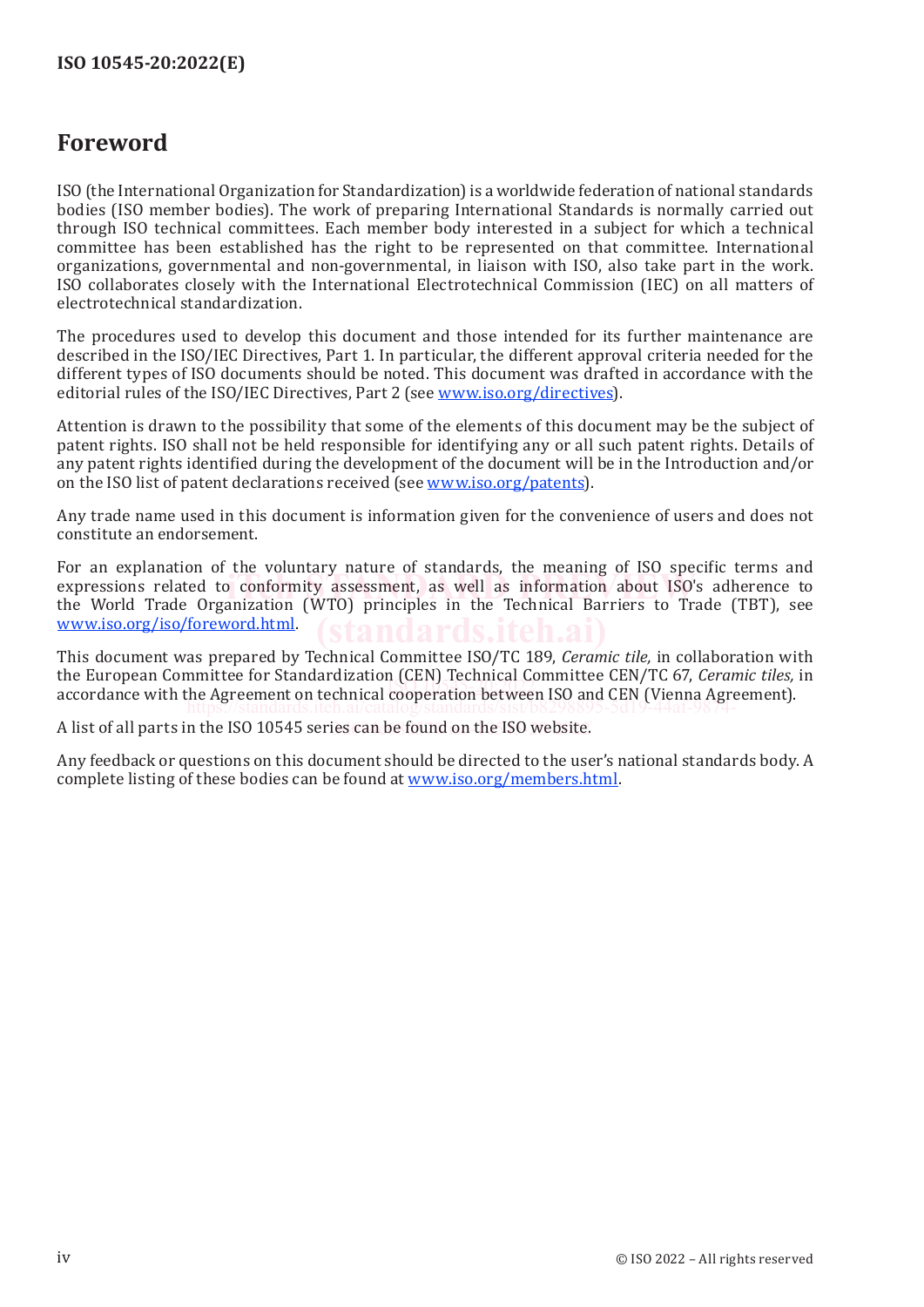# **Ceramic tiles —**

# Part 20: **Determination of deflection of ceramic tiles for calculating their radius of curvature**

# **1 Scope**

This document specifies a method for measuring the deflection of ceramic tiles for calculating their radius of curvature.

NOTE ISO 13006 provides property requirements for tiles and other useful information on these products.

# **2 Normative references**

The following documents are referred to in the text in such a way that some or all of their content constitutes requirements of this document. For dated references, only the edition cited applies. For undated references, the latest edition of the referenced document (including any amendments) applies.<br> **iTeh STANDARD PREVIEW PREVIEW PREVIEW** 

ISO 10545-4:2019, *Ceramic tiles — Part 4: Determination of modulus of rupture and breaking strength*

ISO 48-2, *Rubber, vulcanized or thermoplastic — Determination of hardness — Part 2: Hardness between*<br>(1998) ISO 48-2, *Rubber, vulcanized or thermoplastic — Determination of hardness — Part 2: Hardness between 10 IRHD and 100 IRHD*

# **3 Terms and definitions**

For the purposes of this document, the following terms and definitions apply.

ISO and IEC maintain terminology databases for use in standardization at the following addresses:

— ISO Online browsing platform: available at [https://www.iso.org/obp](https://www.iso.org/obp/ui)

— IEC Electropedia: available at<https://www.electropedia.org/>

# **3.1**

### **breaking load** *F*

force necessary to cause the test specimen to break, as read from the pressure gauge

Note 1 to entry: See Figure 1.

### **3.2 deflection at breaking**

*Z* deflection of tile at the breaking point under load

Note 1 to entry: See Figure 1.

# **3.3 curvature radius**

*r*

radius of the circumference that approximates the curve that is determined when the tile is deflected at breaking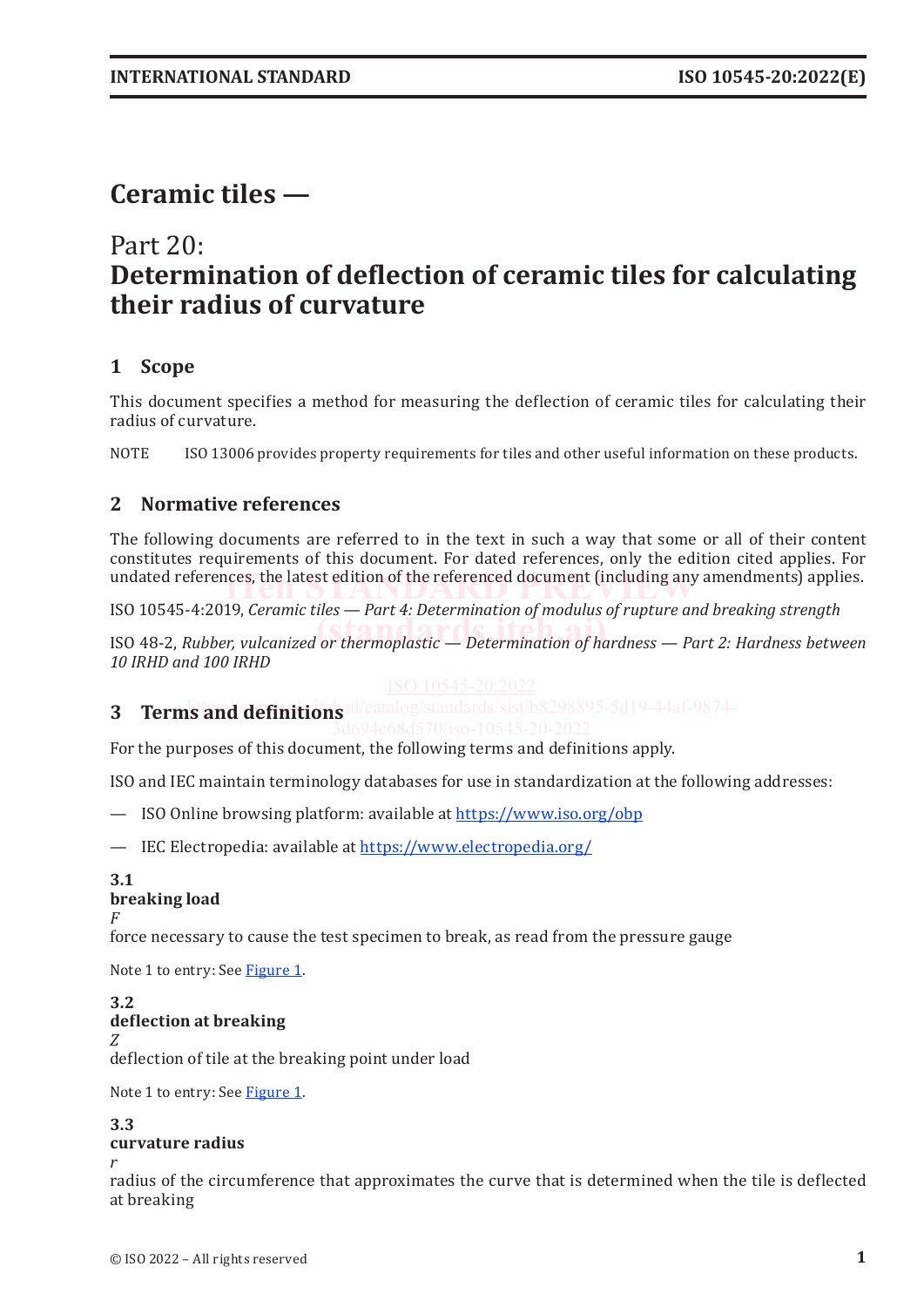# **4 Principle**

Measure of deflection of ceramic tiles, subjected to a load applied in the middle of the surface during a three-point test. The measure is performed by using dial gauges or other suitable apparatus for linear measurements.

# **5 Apparatus**

The usual laboratory apparatus and, in particular, the following shall be used:

**5.1 Drying oven,** capable of being operated at  $(105 \pm 5)$  °C. Microwave, infrared or other drying systems can be used provided that it has been determined that equal results are obtained.

**5.2 Recording pressure gauge,** with an accuracy to 2,0 %.

**5.3 Cylindrical support rods**, made of metal, the parts in contact with the test specimens being covered with rubber having a hardness of  $(50 \pm 5)$  IRHD, measured in accordance with ISO 48-2. One rod shall be slightly pivotable (Figure 2) and the other shall be slightly rotatable about its own axis. See Table 1 for relevant dimensions.

**5.4 Central cylindrical rod**, made of same metal and with same diameter as support rods. The parts in contact with the test specimens shall be covered with rubber having a hardness of  $(50 \pm 5)$  IRHD, measured in accordance with ISO 48-2, for transmission of the load. This rod shall be slightly pivotable (Figure 2). See Table 1 for relevant dimensions. (Figure 2). See Table 1 for relevant dimensions.

# **Table 1** — Diameter of rods, *d*, thickness of rubber, *t*, and overlap of tile beyond the edge **supports,** *l* 1

| $\begin{array}{c} \wedge \vdash \vdash \vdash \wedge \wedge \wedge \wedge \wedge \wedge \wedge \wedge \end{array}$ |                                                                              |                                                   |  |  |
|--------------------------------------------------------------------------------------------------------------------|------------------------------------------------------------------------------|---------------------------------------------------|--|--|
| Diameter of rod<br>$\lceil mm \rceil$                                                                              | <b>Thickness of rubber</b><br>$3d694c6$ (mm) <sup>0</sup> /iso-10545-20-2022 | Overlap of tile beyond the<br>edge supports<br>mm |  |  |
|                                                                                                                    |                                                                              |                                                   |  |  |
| $20 \pm 1$                                                                                                         | $5 + 1$                                                                      | $10 + 1$                                          |  |  |

**5.5 Deflection measurement device**, able to measure the deflection in the central point due to the contact between the central cylindrical rod and the surface of the specimen under load, without being affected by the thickness of the specimen, by the deformations of the framework of the equipment and by the deformations generated by the compression of the rubber layers covering the support rods. The centre of the specimen is identified by the crossing point of the two diagonals. The gauge shall be able to measure the deflection with a precision of at least 0,03 mm, in correspondence to the centre of the specimen with a span of + 1 mm. When the test specimen is positioned on the two support rods, the device shall register the deflection in the centre of the specimen with an accuracy of at least 0,1 mm, also including the deformation generated by the test specimen under its own weight. If the deflection measured by the testing equipment includes deviation (e.g. generated by the rubber of the rod or frame), the deflection value, *Z*, shall be corrected to remove such variables.

**5.6 Stiff brush**, with coarse bristles, for removing loose particles.

# **6 Test specimens**

Select the tiles at random from the lot to be tested.

Table 2 reports recommended specimen dimensions with relevant thickness. In the case of special requests, it is possible to agree on different dimensions of the specimens being sure that the equipment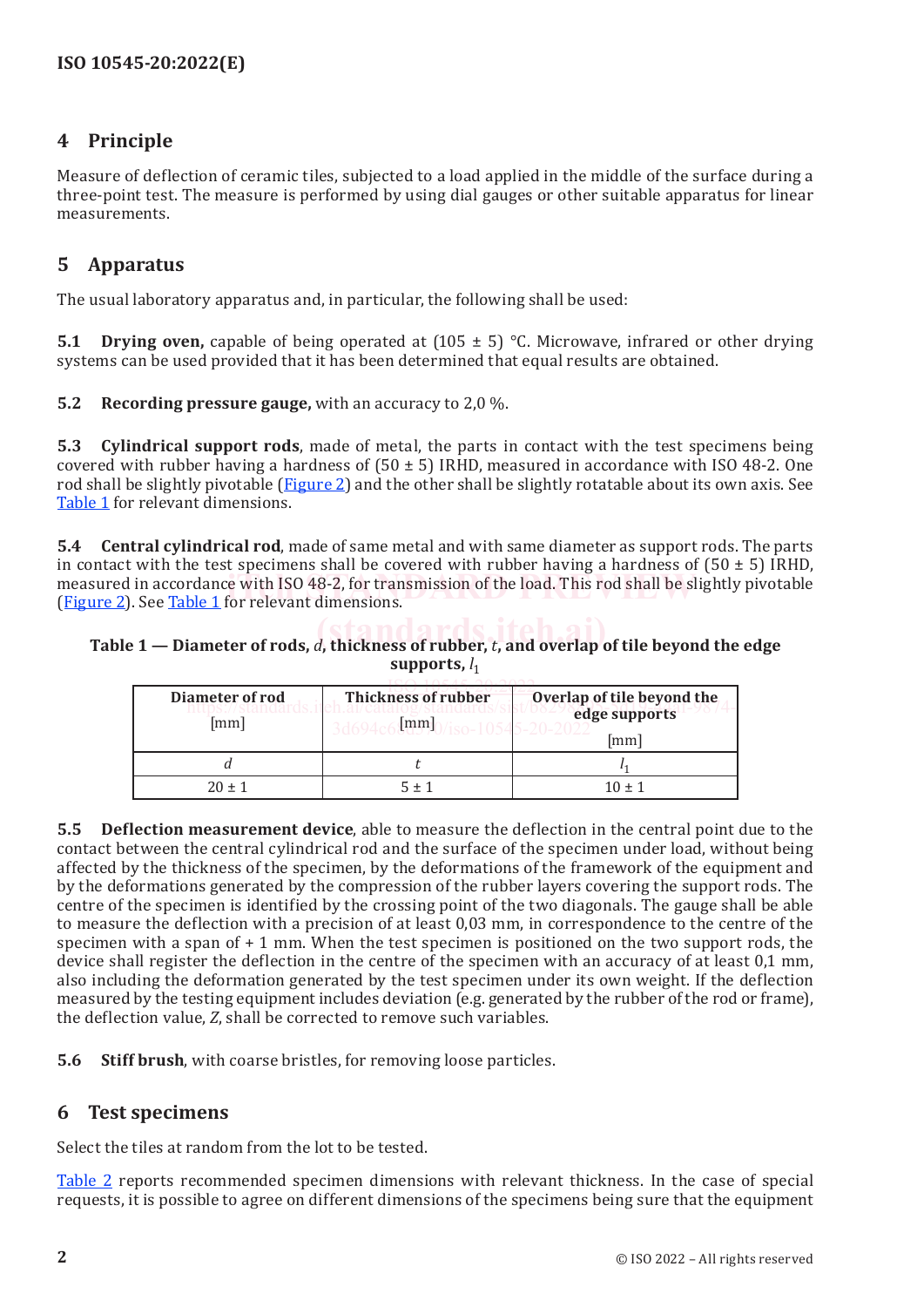is suitable for test and tile deflection under its own weight is considered. Any condition on tile surface which can influence the measurement shall be registered before testing (e.g. relief surfaces).

If test specimens are obtained by cut, it is allowed to obtain more than one specimen from the same tile. The long side of the specimen shall be cut parallel to the long side of the tile and, for extruded tiles, parallel to the direction of extrusion.

| Thickness $(T)$   | Length  | Width |
|-------------------|---------|-------|
| [mm]              | [mm]    | [mm]  |
| $3 \leq T < 4$    | 400     | 250   |
| $4 \leq T < 5$    | 500     | 200   |
| $5 \leq T < 7$    | 600     | 200   |
| $7 \leq T < 9$    | 700     | 100   |
| $9 \le T < 11$    | 800     | 100   |
| $11 \le T < 13$   | 900     | 100   |
| $13 \le T \le 15$ | 1 0 0 0 | 100   |

**Table 2 — Recommended specimen nominal dimensions with relevant thickness**

Tiles and specimens shall not contain any visible damage or cracks prior to testing and shall not have been tested previously. Test a minimum of seven specimens keeping the front surface always up, unless the test has been expressly requested on the back surface. **iTeh STANDARD PREVIEW**

### **7 Procedure**

Remove any loosely adhering particles from the back of all test specimens with a stiff brush, without altering the specimens. Dry each test specimens in the drying oven  $(5.1)$  maintained over  $(105 \pm 5)$  °C during at least 24 h and let them cool until they reach room temperature. Test specimens shall be tested not later than 3 h after they have reached room temperature.98895-5d19-44af-9874-**(standards.iteh.ai)**

Place the test specimen on the support rods  $(5.3)$  so that the test specimen projects by a length,  $l_1$ , (see Table 1 and Figure 1) beyond each support rod. Place the test specimens with the long side at right angles to the support rods. Proceed to apply the load as reported in ISO 10545-4:2019, 7.5, and record the deflection at breaking, *Z*, for each test specimen. 3d694c68d570/iso-10545-20-2022

# **8 Calculation**

For each specimen, calculate the curvature radius using the following formula based on the approximation of a circumference.

$$
r = \frac{Z}{2} + \frac{l_2^2}{8Z}
$$

where

- *r* is the curvature radius on deflection at breaking (*Z*);
- *Z* is the deflection at breaking;
- $l<sub>2</sub>$ is the span between the support rods.

NOTE It is possible that test specimens have a deflection at breaking higher or equal to 5 mm.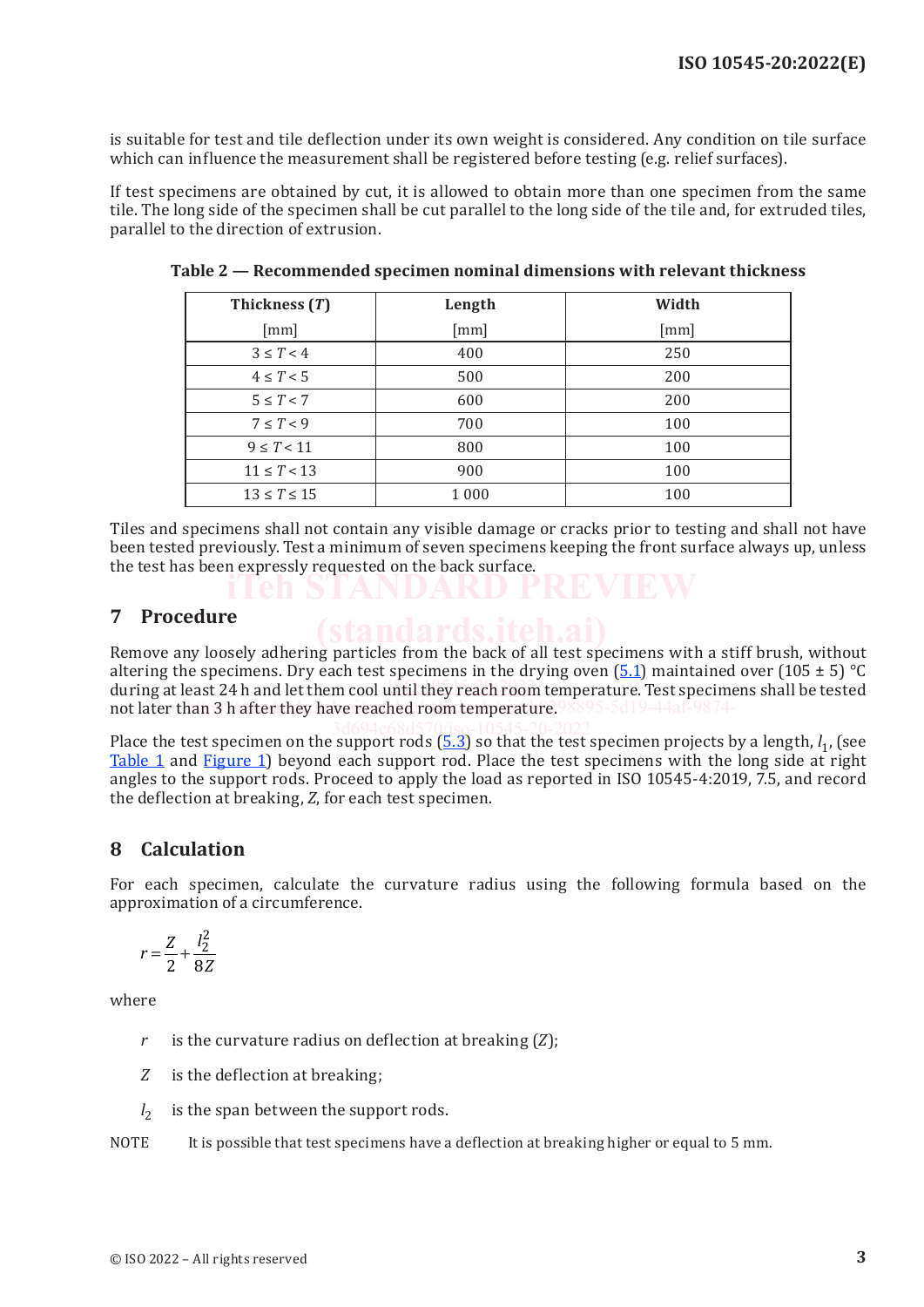# **9 Test report**

The test report shall include the following information:

- a) a reference to this document, including the year of publication;
- b) a description of the tiles, including relief surface, if any;
- c) the original dimension of the tiles;
- d) the number of test specimens, specifying if cut from the same tile;
- e) the dimensions of the test specimens;
- f) the test conditions if different from the one prescribed by this document;
- g) the values of *d*, *t*, *l* <sup>1</sup>, and *l* <sup>2</sup> (in mm, rounded to the unit) (see Figure 1);
- h) the deflection at breaking, *Z*, (in mm, rounded to the tenth) of each test specimen, specifying if the test was carried out on the front or on the back of the test specimen;
- i) the mean deflection at breaking (in mm, rounded to the tenth), specifying if the test was carried out on the front or on the back of the test specimen;
- j) the breaking load, *F*, (in N, rounded to the unit) of each test specimen;
- k) the mean breaking load (in N, rounded to the unit);<br> **interview of the United States of the United States of the United States of the United States of the United States of the United States of the United States of the U**
- l) the curvature radius, *r*, (in meters, rounded to the tenth) of each test specimen, specifying if the test was carried out on the front or on the back of the test specimen;
- m) the mean curvature radius (in meters, rounded to the tenth), specifying if the test was carried out on the front or on the back of the test specimen.  $\frac{545-20:2022}{5}$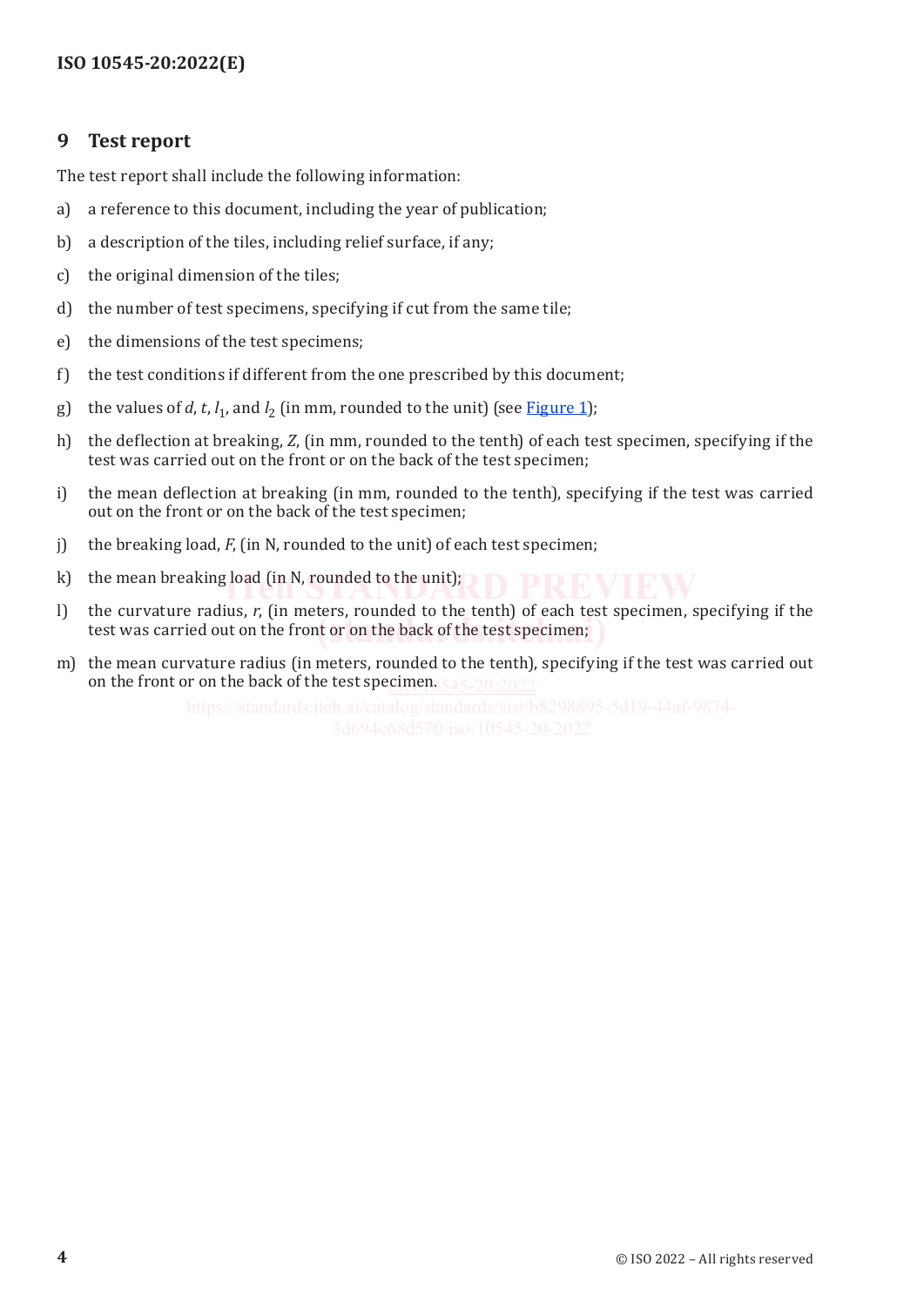

**a) application of load to test specimens b) deflection at breaking (***Z***)**

### **Key**

- *F* breaking load
- *P* surface of the specimen
- *Z* deflection at breaking
- *t* thickness of rubber
- *d* diameter of rod
- *L* long side of tile
- $l_1$ overlap of tile beyond the edge supports
- *l* span between the support rods

 $\overline{P}$  $\overline{L}$ 

**Figure 1 — Scheme of breaking load (***F***) and deflection at breaking (***Z***)**